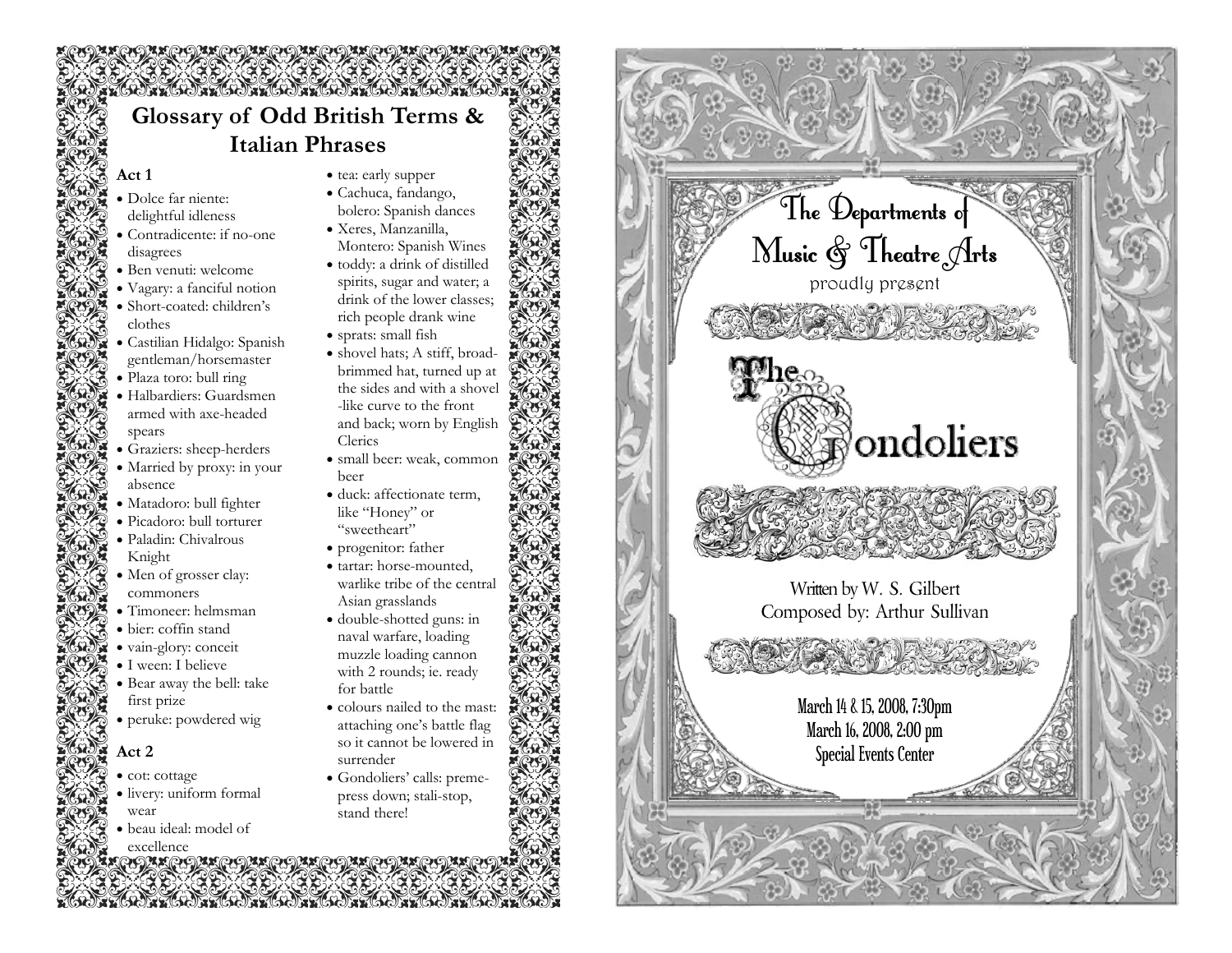

Written by W. S. Gilbert Composed by: Arthur Sullivan

Act I The Piazetta, Venice.

Fifteen minute intermission

Act II Pavilion in the Palace of Barataria Three months later

## Date 1750

The use of cameras and other recording equipment is strictly forbidden. Any digital devices such as mobile phones, PDAs and alarms should be turned off. Please remember that text messaging, whispering, and other disruptions spoil the performance for other members of the audience and can be distracting to the actors.

**Violin I** Becky Anderson Marissa Hancock Jessica Harned

**Violin II** Janae Frederick Cally McGuire Megan Willhite Megan Reese

**Viola** Nick Cesare Emily Jones

**Cello** Bailey Burns Erica Seibel

> **Double Bass**  Edward Stumpp

**Flute** Trena Anderson

**Oboe** Sean Hull

**Clarinet** Taggart Lewis

**Horn** Justin Goodale

**Trumpet**  Brendan Grzanic

**Percussion** Andrew Hanny Yuko Sato

**Special Thanks**  Idaho Shakespeare Festival Boise Contemporary Theater The artists of The Idaho CoOPERAtive for workshop sessions with cast members Boise School District for the loan of Luiz's marching drum Jim Ogle and Sunny Wallace for special promotional materials and events Alex Feldman, webmaster of The Gilbert and Sullivan Archive http://math.boisestate.edu/GaS/index.html Carrie Applegate for design of the program

## **Orchestra**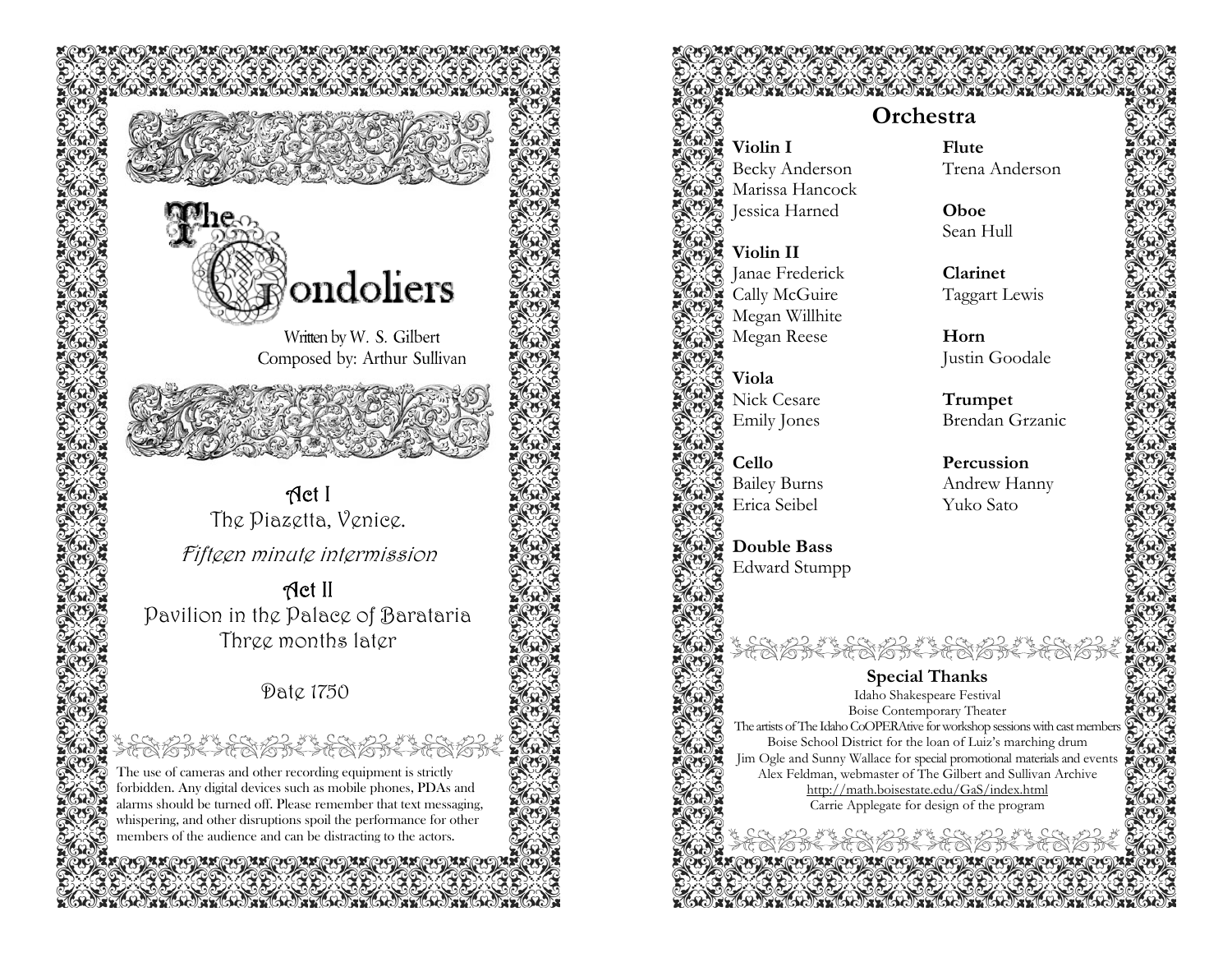The Duke of Plaza-Toro and family enter ceremoniously and the Duke, not knowing which of the two kings is the actual king, awkwardly gives his blessing to the marriage. The two kings are then left alone with Casilda and the three, joined by Gianetta and Tessa, discuss the situation and pose the question; "How can you call marriage a state of unity when excellent husbands are bisected and wives are divisible into three?" They are interrupted by the longawaited arrival of the nurse-woman, Inez, who dramatically reveals the identity of the true King of Barataria.

#### **Historical Context**

Today, we tend to think of G. & S. operettas as light entertainment, full of hum-able tunes, sparkling dialogue, and light-hearted humor poking fun at English society (Queen Victoria was seen to be laughing and tapping her feet at "A Regular Royal Queen" in *The Gondoliers*). While this is indeed partly true, we neglect to realize that W. S. Gilbert's writing was intensely topical, not only from an English point of view, but also from a European point of view; not only about social issues, but also about political issues. In *The Gondoliers*, for instance, we laugh about the uninformed Marco and Giuseppe trying to combine a monarchy with a republic: yet this is precisely what was going on in Europe in the late 19th Century—common people in virtually every country were rising up against the aristocracy seeking representation. When Giuseppe says in the first act, "We are... sons of Baptisto Palmieri, who led the last revolution. Republicans, heart and soul..." he is expressing the feelings of most of the common people in Europe. Italy was well known for its revolutions. France had again risen up and overthrown Emperor Napolean III in 1870 and declared another republic. Germany had been forced to cede the power of the purse to the Reichstag (although policy decisions remained in the hands of the Kaiser). Governments everywhere were struggling to give just enough to the common people to keep them from rebelling. Even in England where the House of Commons was the most powerful ruling body in the country, the members of the Commons were almost exclusively of the aristocracy, and "republicans" were thoroughly despised in the government. In spite of all the upper classes could do, Republicans finally triumphed everywhere in one way or another in Europe: the German people overthrew the Kaiser to end WWI, the Tsar was overthrown in Russia, the Hapsburgs in Austria, Italy was united, the Ottoman Empire dismantled. In England the Labour Party finally triumphed in elections allowing reform from within society. One wonders if the freedom of speech allowed in England and evidenced in Gilbert's ability to parody politics in his texts might have had a lot to do with that triumph.

<sup>X</sup> Christopher Raynes

## **Cast**

| Duchess of Plaza-Toro Dominique Nelson |  |
|----------------------------------------|--|
|                                        |  |
|                                        |  |
| Don Alhambra Del BoleroAlex Burns      |  |
|                                        |  |
|                                        |  |
|                                        |  |
|                                        |  |
|                                        |  |
|                                        |  |
|                                        |  |
|                                        |  |
|                                        |  |
|                                        |  |
|                                        |  |
|                                        |  |
|                                        |  |

#### **Women's Chorus**

#### **Men's Chorus**

This theatre lighted entirely by Electricity.

Food refreshments and beverages are not allowed in the theatre

This theatre is protected against fire by an elaborate system of water "Sprinklers" placed over the stage and audience.

PROGRAMMES are provided free of charge.